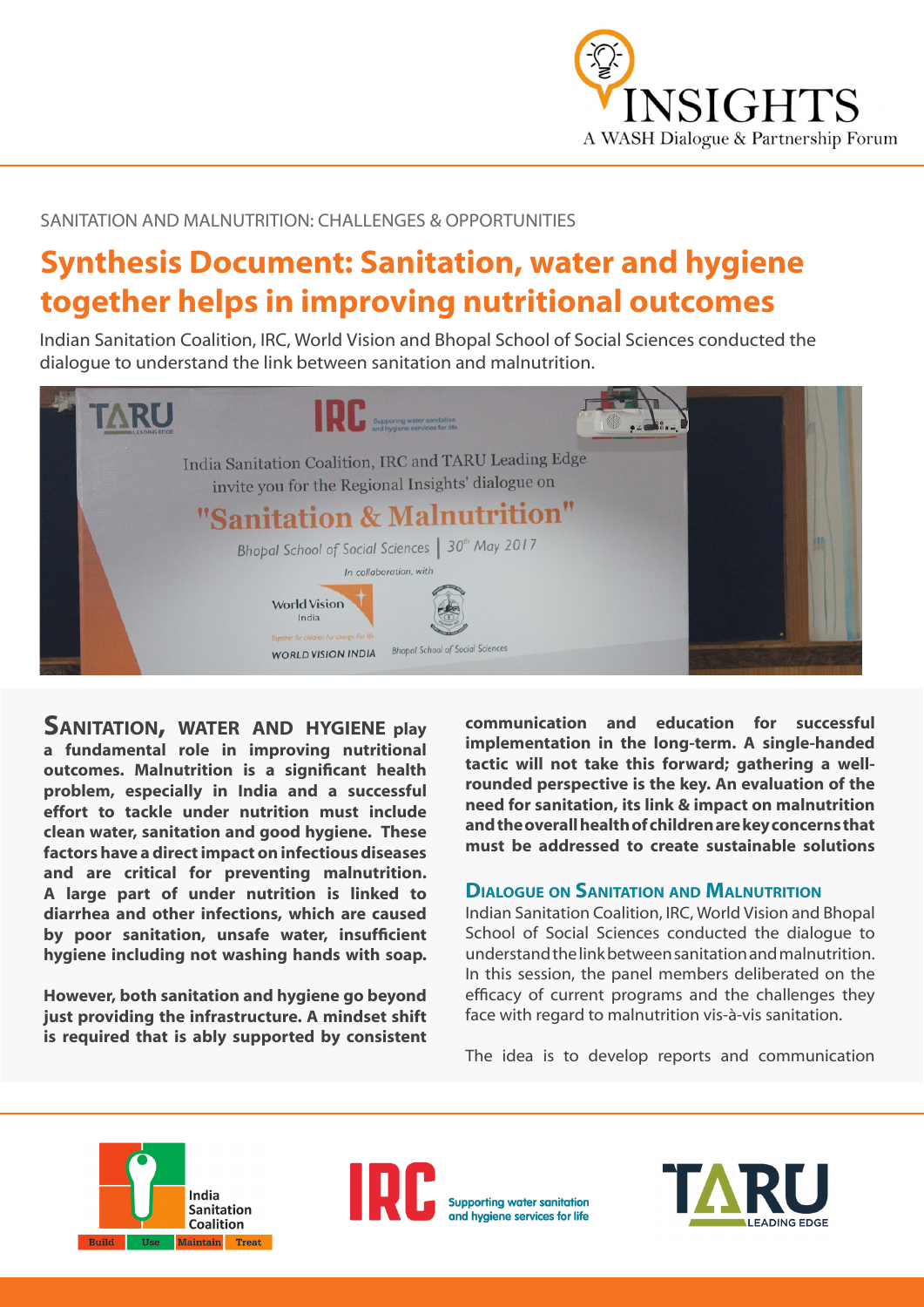

material in a simplified format that can be easily understood by not only the stakeholders but also a layman. The need of the hour is to develop simple, easy to use communication material that clearly elucidates the interconnectedness of sanitation, malnutrition and health. For example, the impact of diarrhea and the effect of malnutrition are reinforcing elements of the same vicious cycle and hence it calls for prioritization to end malnutrition. This has to be supported by the provision of safe sanitation, clean water and good hygiene practices including menstrual hygiene for the girls.

The panel members also recognized the need for a sustainable eco-system that not only highlights the challenges but also develops implementation strategies that reduces the gap areas in this sector. A combined effort of the various agencies that support this cause along with integration with the other programs run by the government and other institutions working in this space is needed. The participants of this dialogue also discussed the myriad issues that afflict this sector and discussed the best possible solutions that would eventually lead to better reach and results.

### **The need for Sanitation, Hygiene and its Impact**

In India, increasing population and rapid urbanization has had an effect on the existing infrastructure. Due to economic changes, sanitation has undoubtedly risen, however it has not reached optimum levels. Though various measures have been undertaken, the need for sanitation and good hygiene has not been translated into regular practices at the grassroots. It is compounded by the fact that a large population still defecates in the open and does not have access to toilets. Through its work, the panel members observed even in cases that had access to improved water and sanitation facilities, it did not necessarily on its own mitigate malnutrition or lead to improved health. **If a robust co-ordination system is created** 

This is because hygiene poses a health challenge that has not been prioritized despite the fact that a simple practice like hand washing after the use of toilets can save several lives. Sanitation in the absence of hygienic behaviour will not prevent feco-oral infections. This is also true for menstrual hygiene where facilities are not available for girls. Repeated exposure to unsafe drinking water, inadequate hygiene, poor sanitation has a significant impact on stunting. This is due to diarrheal diseases, intestinal infections, and environmental factors that lead to poor nutritional status. This has a direct impact on the overall health of the household and hence education regarding such practices and a monitoring framework is necessary for improved hygiene and sanitation.

# **Understanding the Gaps and Challenges**

Despite efforts being made at ensuring sanitation both, among rural and urban areas, the influence and results have not been far-reaching. A large part of the population still does not have toilet facilities and those who do, display low usage of existing toilets. This is perhaps the time to evaluate and understand the challenges and gaps in the process and shift the focus from only provision of toilets to the underlying complexities that influence sanitation behaviour among people. There is also a dire need to examine the ongoing efforts by both the government and various agencies and its real impact on the issue.

The panelists believed that a lack of a common platform and coordinated efforts among the different agencies like USHA, ASHA, anganwadi workers and the like have led to fragmented results. Besides, it was also observed that grassroots level workers have enough tasks and are not trained to effectively communicate the basics of sanitation in homes they visit.

**and C**<br> **a a robust** co-ordination system is created<br> **among the various groups' efforts will be more consistent and this will produce better results.**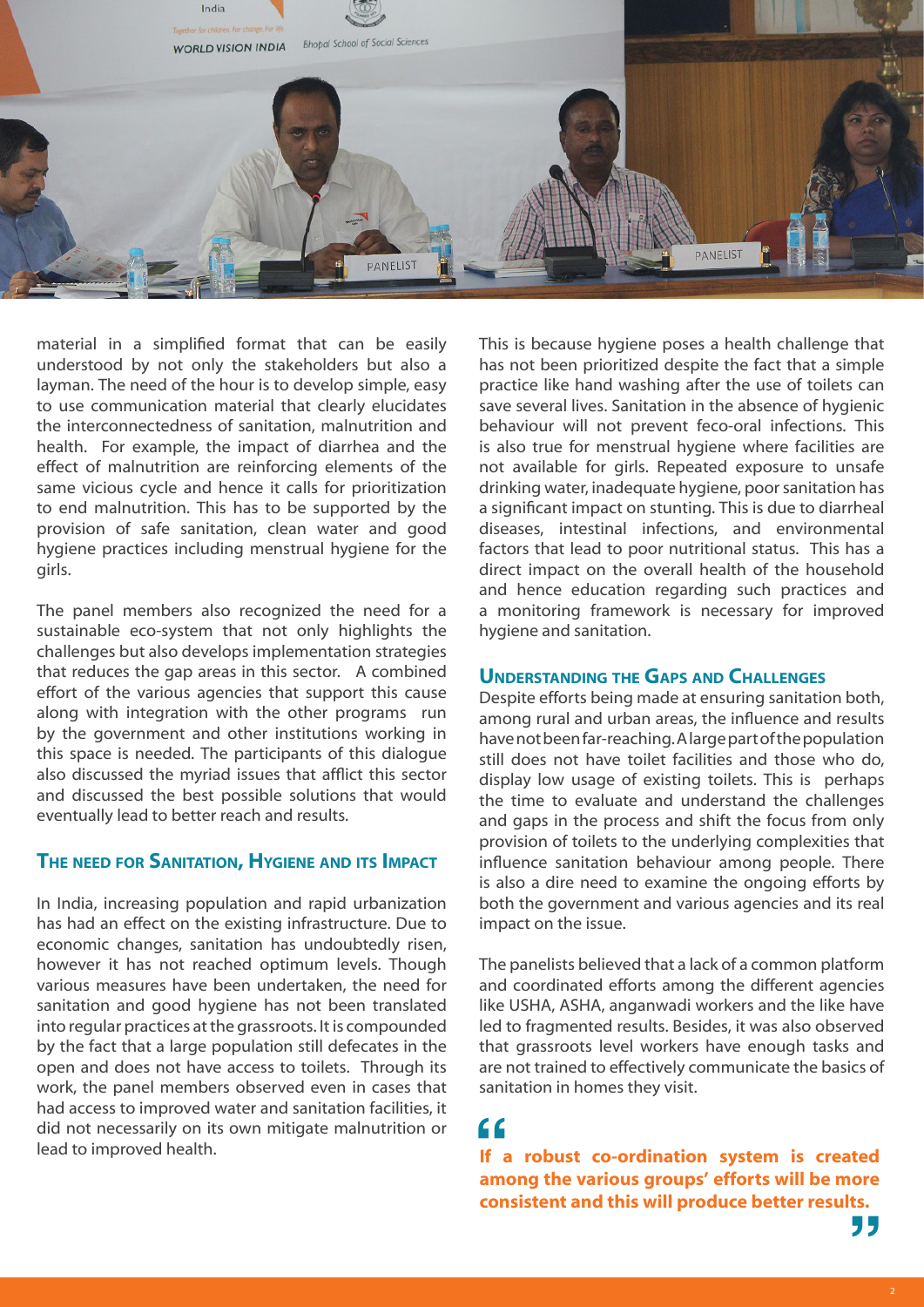# **Understanding the Gaps and Challenges (cont.)**

It was noted that there is a discrepancy in the messaging developed by planners and it often gets distorted when it reaches the actual sanitation work force that communicate it. This is further compounded with the absence of the right infrastructure in anganwadis that would help augment sanitation.

Another challenge in this space is the lack of child friendly toilets. This is a huge deterrent for creating sanitation awareness among children. Apart from that, because of open defecation, low usage or the lack of toilets brings forth issues with management of fecal waste. Data collected indicates that 23% spot sources of water are faecally contaminated in rural areas. As a consequence, streams and other water sources which families utilize for drinking, bathing and other household chores can easily become contaminated causing common illnesses. Education and mobilization within the community is essential to lay the foundation for behavioral and social change.

The reach of sanitation is not just about an increase in the number of toilets but also about accessibility. In slums, for example, one toilet has 6 seats that serves 200 families and that is definitely not enough to encourage the use of toilets within the community. This leads to continued open defecation and hence water sanitation, water contamination and malnutrition become a complimentary factor.

A huge factor in the sanitation space is convergence. The various agencies that work in this space adopt a singular perspective and focus solely on their area. Like for certain groups, sanitation is all about infrastructure, for some its technology or management of fecal waste and for others it could be communication. Sanitation will have a far deeper impact if all the various aspects converge and adopt a multi-prong approach to tackle the issue. The divided efforts slow down the progress and impact the overall goals.

In India, unfortunately sanitation is viewed as a tertiary problem. The overall effort is curative and not preventive. If the water and sanitation problem is resolved in this country, it will address several other issues simultaneously.



**The panel in this discussion included Mr. Prabhakar Sinha from KPMG, RP Ramangal from WC, Jacob Verghese and Shweta from World Vision. Shipra Saxena from the Indian Sanitation Coalition moderated this discussion and Vandana set up the dialogue and anchored the insight series.** 

However, the lack of importance accorded leads to problems in tackling this widespread issue. Sanitation has neither been institutionalized nor is it actionable leading to disjointed efforts.